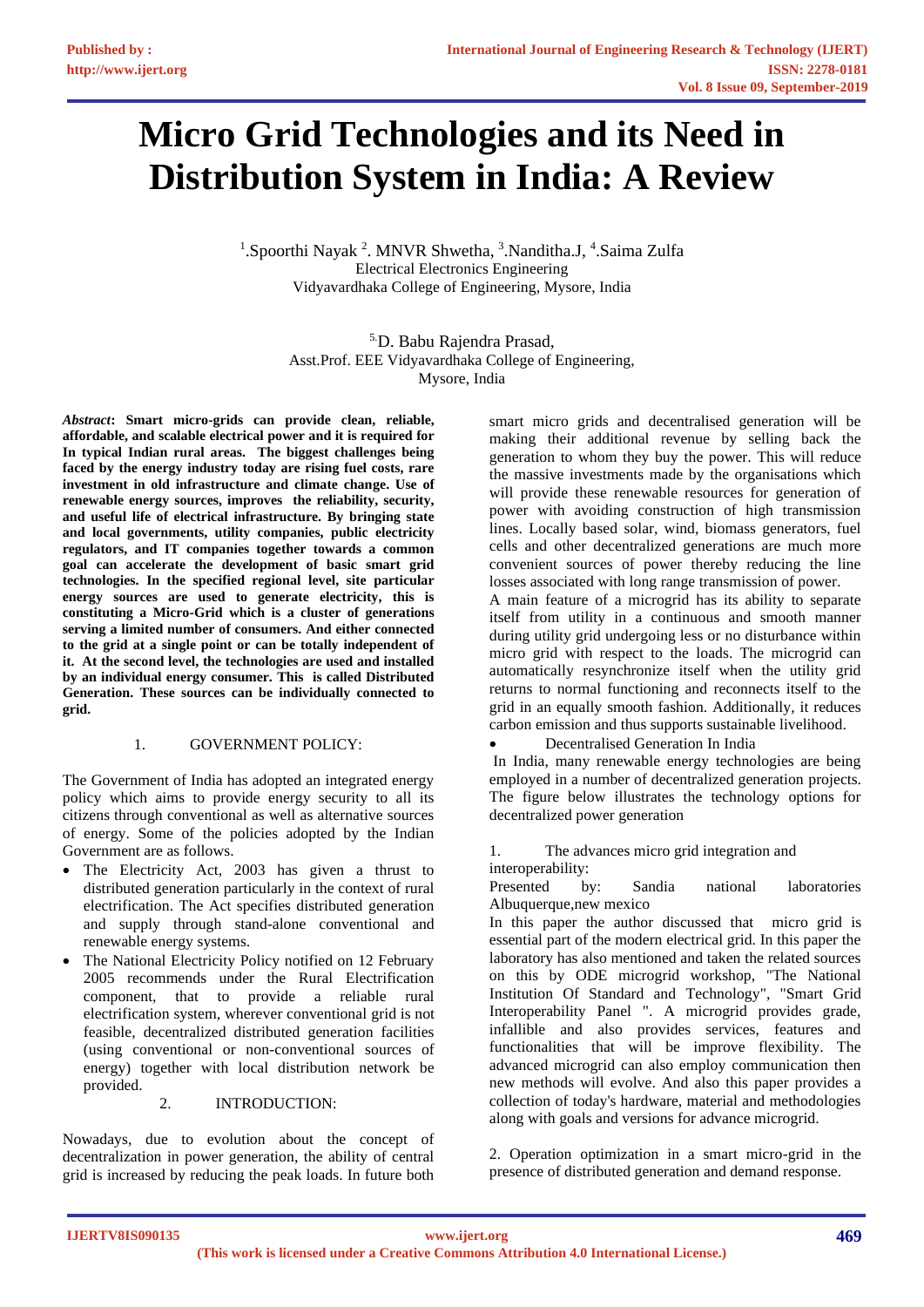Presented by :-School of economics and management,china electric power university,Beijiing.-State grid Human Economic Research Institute Zhenzhou,China

In this paper the author states Micro grid, which is an stable and economic powegrid plays an important role in the demand side management as response is widely applied in the economic operation of microgrid become an important for utilization. Thus advancement should go considering distribution, generation, demand response and environmental factors. The main goal should be minimized the operation and cost of microgrid without bringing disconcert to the users. So that we can get the clear indication of the of the impact of demand response on economic operation of microgrid and development of distributed generation.Smart grid is the solution for variety of energy generation equipment and terminal user equipment. The power management and improvement of power system interaction in the new smart grid is optimized. Microgrid have ability to connected with external power grid and also has the ability to operate in off-grid independently. With the development of smart microgrid we can improve utilization of renewable energy.This paper presents a DR scheduling model for smart residential community based on the demand response strategy. The objective of the model is to minimize the operation cost. The results show that the fluctuation of natural gas price has a great influence on the demand response effect.

2. Operation and design optimization of microgrids with renewables

Bing Yan, Member, IEEE, Peter B. Luh, Fellow, IEEE, Guy Warner, and Peng Zhang, Senior Member, IEEE In this paper the author concern with the world's increasing energy demand and growing environmental concerns, efficient utilization of energy is essential for sustainable living, predominantly renewable energy. The different distributed energy devices in microgrids are as gas turbines (GT), photovoltaic (PV) panels, and natural gas boilers, which generates and store different types of energy such as electricity, steam and hot/chilled water to satisfy time varying electricity and thermal demand. The operation of micro grid is socially hierarchical from unit commitment to economic dispatch to optimal power flow. Focusing on above, the problem which is need to take under consideration is to commit and dispatch distributed devices to minimize energy and CO2 emissions cost under the grid connected mood while meeting hourly day-ahead electricity and thermal demand. Design of micro grids, As in case of long run, determining device types and size is critical. Mathematical models and optimization methods were developed for ootimal design of microgrids in literature to minimize the total annual cost or lifetime cost. And reliability costs were rarely considered within the design framework.

4. Application of microgrids in supporting distribution grid flexibility.

Presented by:-Alireza majzoobi,student member IEEE and Amin khodari,senior member IEEE

Here the author says that The distributed renewable energy resources have significance due to raise in cost of fossils,extensive federal and state incentives.this also improved load point reliability .Microgrids provide a viable solution for all distribution problems and costly investments by the electric utility on reinforcing the existing electricity infrastructure .A flexibility oriented microgrid optimal scheduling model is proposed and developed to coordinate the microgrid net load with the aggregated consumers/prosumers net load in the distribution network with a focus on ramping issues .Numerical simulations on a test distribution feeder with one microgrid and several consumers and prosumers exhibit the effectiveness of the proposed model.In this paper,the microgrid was utilized to reduce the distribution network net load variablities, resulted primarily due to simultaneous decrease in solar generation and increases in consumer's loads .The model was studied for intra-hour and inter -hour time intervals during the 24-hour day ahead operation.Numerical simulations were carried out for various amounts of utility grids desired inter hour and intra hour ramping to show the merits and the effectiveness of the proposed model.The results showed that the grid operator can efficiently levearge the address some of the most

5. Analysis and control of micro grid system Presented by:- Jingle Hu B.E.In shengong institute of engineering.

In the paper the author has explained how micro grid has got a new change over the years There is a drastic change to the countries. It explains the basic characteristics of micro grid. It explores the usage and author highlighted that not only in india but in many foreign countries the people have joined hands and worked by creating more micro grid projects.The achievement gave power supply not only to islands but also to remote areas. It led to increase in efficiency. It led to continuous power supply by implementing different ideas by different people. It has the guarante that any kind of disasters happening could be prevented. The study of micro grid turned out to be a huge success .It led to growth of society. It enlightened some aspects like improvement in power quality gave more reliability. In Japan micro grid projects construction keeps as a world leader. All the requirements achieved are power supply,reliability, electricity quality, energy saving and discharge decreasing. Benefits of decentralization generation Reduction of losses Connecting to remote and inaccessible areas Quick response Power management Time consumption Flexible and reliable system It elaborates the different ideas implemented to bring continuous change. It shows all achievements achieved. If some power failure or power quality occurs that may interrupt the voltage in distribution network then that is also properly managed and monitored by the usage of PCC point controller that can send signals to breakers It gives a new opportunity to combine energy storage with reduced